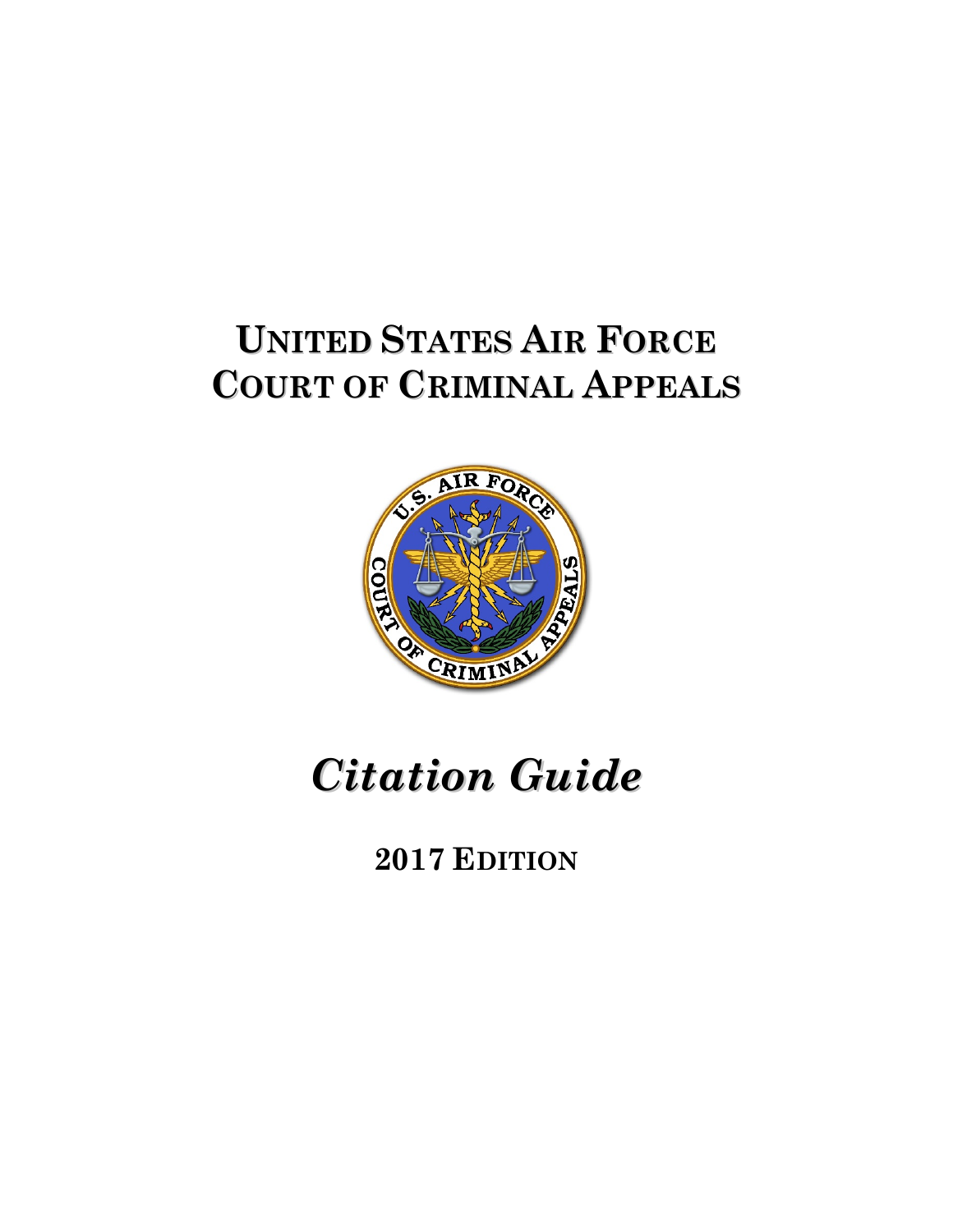

**DEPARTMENT OF THE AIR FORCE U.S. AIR FORCE COURT OF CRIMINAL APPEALS 1500 WEST PERIMETER ROAD, SUITE 1900 JOINT BASE ANDREWS MD 20762-6604**



10 July 2017

## MEMORANDUM FOR AIR FORCE MILITARY JUSTICE PRACTITIONERS

FROM: Chief Appellate Military Judge

SUBJECT: United States Air Force Court of Criminal Appeals Citation Guide

1. This is the first *Air Force Court of Criminal Appeals Citation Guide*. The Guide is written to provide uniform assistance to all who file pleadings before the United States Air Force Court of Criminal Appeals.

2. The general principles of citation set out in this Guide closely parallel those found in The Bluebook: A Uniform System of Citation (20th ed. 2015) [hereinafter *The Bluebook*]. The Guide should be used as a resource supplement to The Bluebook.

3. Suggestions for amendments or other practical improvements to the Air Force Court of Criminal Appeals Citation Guide are always welcome and should be addressed to:

Clerk of the Court United States Air Force Court of Criminal Appeals 1500 West Perimeter Road Joint Base Andrews, MD 20762

RODGER A. DREW, JR., Colonel, USAF Chief Appellate Judge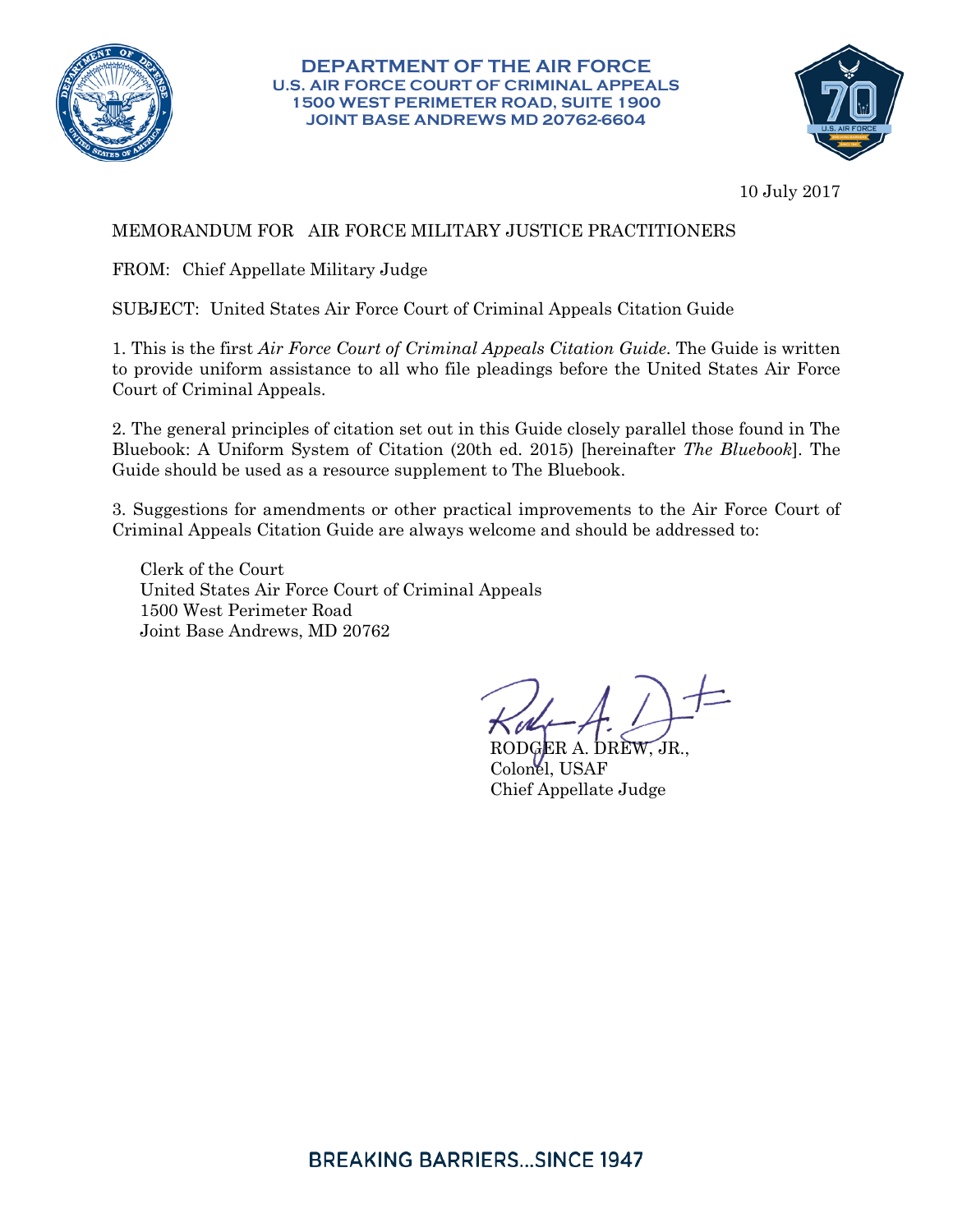## **CONTENTS**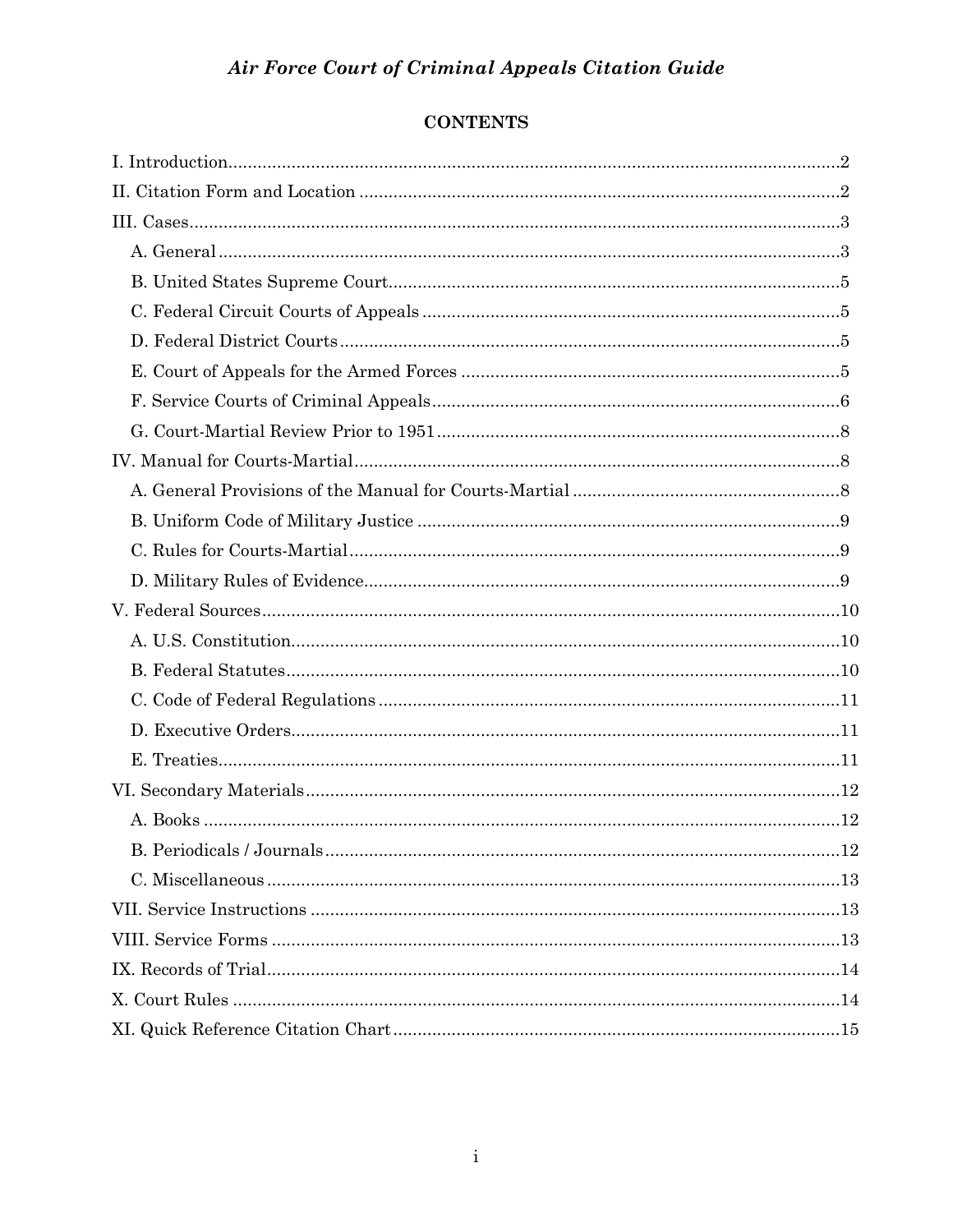#### **I. INTRODUCTION**

<span id="page-3-0"></span>The purpose of the Citation Guide is to facilitate high quality judicial opinions and orders by providing uniform guidance for citation forms for all members of the court. The general principles of citation set out in this Guide closely parallel those found in THE BLUEBOOK: A UNIFORM SYSTEM OF CITATION (Columbia Law Review Ass'n et al. eds., 20th ed. 2015). References to relevant Bluepages (**B**), Rules (**R**), and Tables (**T**) in *The Bluebook* are provided where appropriate.

This Guide covers citation formats common to our practice, but is not comprehensive. If not found in this Guide, reference *The Bluebook*; if not found there, reference an analogous authority, with the goal of ensuring the cited sources can be found by practitioners as readily as possible. Follow the rules in this Guide, even where those rules conflict with *The Bluebook*.

<span id="page-3-1"></span>Questions, comments, or suggestions should be addressed to the Clerk of Court.

#### **II. CITATION FORM AND LOCATION**

1. **Introductory signals and explanatory phrases** (**B1**, **R1.2**). Always italicize unless in parentheses or when used as part of a regular English sentence. See *The Bluebook* for a complete list of introductory signals and explanatory phrases. For example:

> *See United States v. Schlamer*, 52 M.J. 80 (C.A.A.F. 1999), *cert. denied*, 529 U.S. 1005 (2000).

> *See United States v. Schlamer,* 52 M.J. 80, 84 (C.A.A.F. 1999) (quoting *United States v. Johnson*, 46 M.J. 8, 10 (C.A.A.F. 1997)), *cert. denied*, 529 U.S. 1005 (2000).

2. **Date format**. When an exact date is required, do not follow the format in *The Bluebook*. Instead, always abbreviate months longer than three letters and follow the military date format. For example:

> *United States v. Richards*, No. ACM 38346, 2016 CCA LEXIS 285, at \*44 (A.F. Ct. Crim. App. 2 Jun. 2016) (unpub. op.).

126 CONG. REC. H6456 (24 Jul. 1980) (statement of Rep. Levitas).

Exec. Order 12,531, 50 Fed. Reg. 36,033 (30 Aug. 1985).

*Military Judges' Benchbook*, Dept. of the Army Pamphlet 27-9 at 750–51 (10 Sep. 2014).

3. **Citation locations** (**B1**, **R1.1**). Citations in court documents and legal memoranda may be made in one of two ways: at the end of a sentence or in the middle of a clause. Authorities that reference an entire sentence are given at the end of that sentence. Commas set off authorities that reference a clause within a sentence immediately following that proposition. For example:

> While the well-established rule is that a witness may not comment at trial on the truthfulness of another's statement, *United States v. Adkins*, 18 C.M.R. 116, 123 (C.M.A. 1955), this is largely because "the jury is the lie detector," *United States v. Cameron*, 21 M.J. 59, 63 (C.M.A. 1985).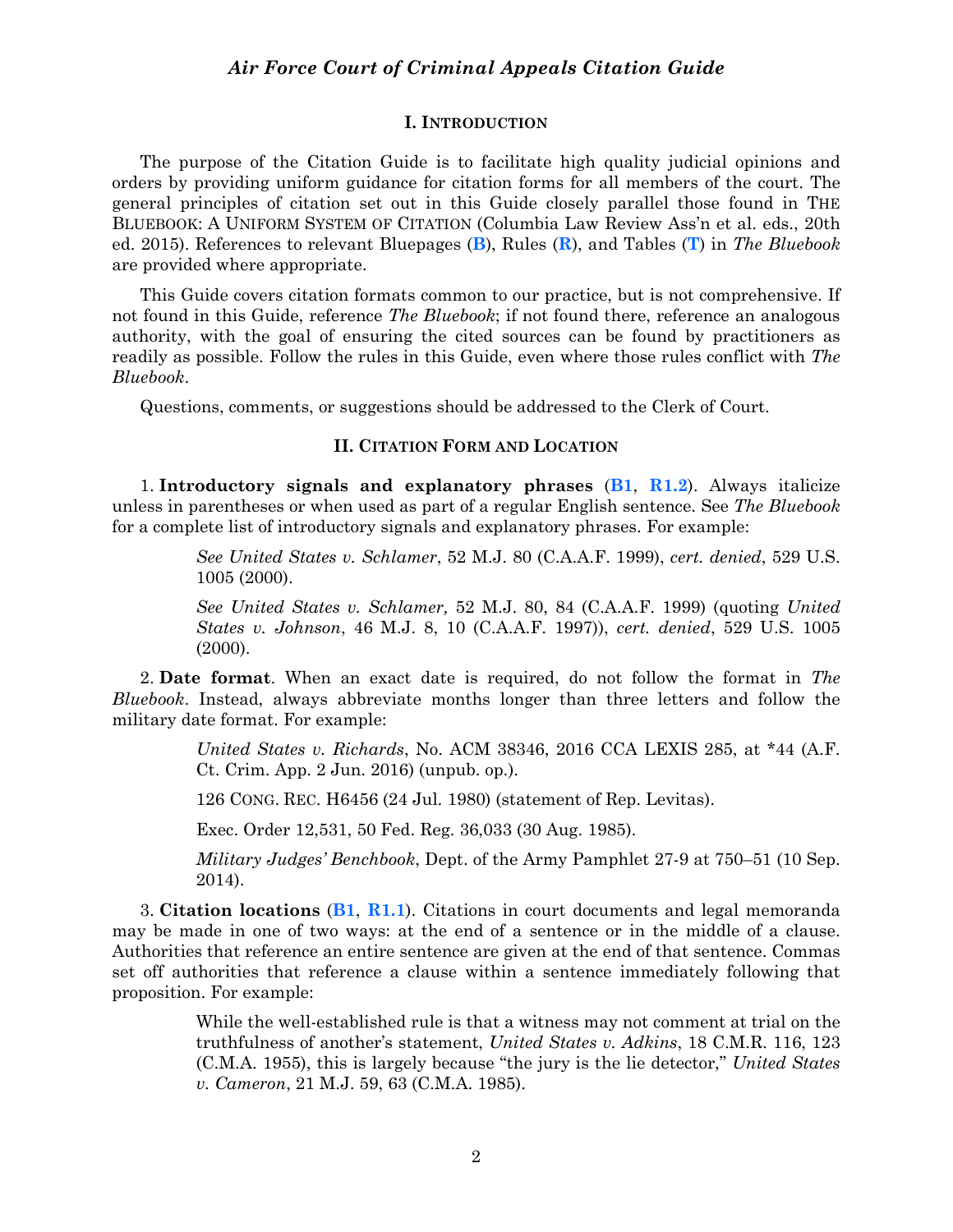4. **Short forms** (**B4**; **R10.9**). Once a full citation is given, you may use an authorized short form. The use of *id*. is authorized as a short form for all basic citations though not authorized if there is a different citation between the *id*. and the full citation you are attempting to shorten. *Id*. is discouraged if the reader will have trouble locating the full citation quickly. The use of "*supra*" as a short form for cases is disapproved.

## **III. CASES**

#### <span id="page-4-1"></span><span id="page-4-0"></span>**A. General**

1. **Typeface**. Cite names in *italics*, completely spelled out (*United States* **not** U.S. or United States)—except when using short form after the case has been fully cited. (**B2**; **R10.2**)

2. **Pinpoint cites**. Whenever feasible, reference the precise page number indicating the point or language for which the source is cited. (**B10.1.2**; **R3**)

3. **Prior and subsequent history**. Include prior history if significant to the point for which the case is cited. All full case cites should indicate subsequent history, except that denials of certiorari / review are only cited if the decision is within the past two years or the denial is particularly relevant. (**B10.1.6**; **R10.7**)

#### 4. **Short-form citations**

a. Short-form citations for cases may be used after the case has been cited completely. Thereafter, "*Id*." may be used as appropriate (do not use "*Id*." if there is a different citation between the "*id*." and the full citation you are attempting to shorten). (**B10.2**; **R10.9**)

b. Two possible short forms for *United States v. Wright*, 75 M.J. 501, 505 (A.F. Ct. Crim. App. 2015):

*Wright*, 75 M.J. at 505.

*Id*. at 505.

c. Do not use "*supra"* as a short form for case citations. (**R4.2**) However, "*supra"* may be used in a block quote or to refer to previous footnotes.

5. **String citations**. Cases are arranged within a string cite according to the seniority of the court (Supreme Court, Court of Appeals for the Armed Forces, Air Force Court of Criminal Appeals, and other Service Courts of Criminal Appeals) and in reverse chronological order (most recent date first in order). Other Service appellate court decisions are of equal seniority and are arranged by date of decision. String citations listing only two cases shall separate the citation with a semicolon rather than the article "and." (*See* **R1** for a complete list of authorities.) For example:

> *United States v. McGinty*, 38 M.J. 131, 132 (C.M.A. 1993); *United States v. Turner*, 25 M.J. 324 (C.M.A. 1987).

> *Noyd v. Bond*, 395 U.S. 683, 693–98 (1969); *Murray v. Haldeman*, 16 M.J. 74 (C.M.A. 1983); *United States v. LaBella*, 15 M.J. 228, 229 (C.M.A. 1983); *United States v. Anderson*, 67 M.J. 703 (A.F. Ct. Crim. App. 2009).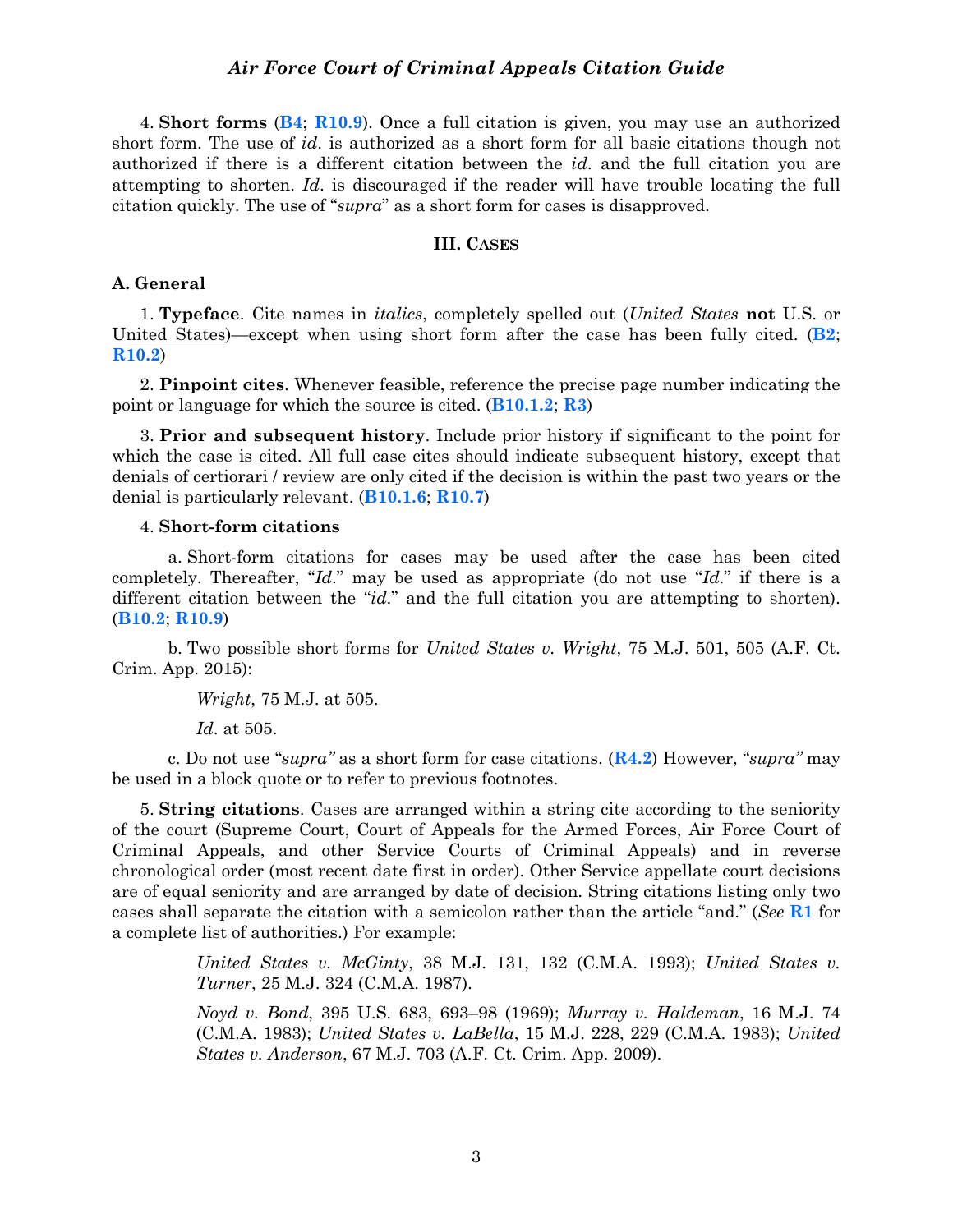#### 6. **Parenthetical information**

a. **Mandatory**. Parenthetical information is required when the case you are citing has quoted or cited another case—unless you indicate it has been omitted—or when the text of the case you are citing is not from the majority opinion. (**R10.6**) For example:

> *United States v. Snelling*, 14 M.J. 267, 268 (C.M.A. 1982) (quoting *United States v. Mamaluy*, 27 C.M.R. 176, 180–81 (C.M.A. 1959)) OR

> *United States v. Snelling*, 14 M.J. 267, 268 (C.M.A. 1982) (internal quotation marks and citation omitted).

> *United States v. Demerse*, 37 M.J. 488, 493 (C.M.A. 1993) (Crawford, J., dissenting).

> **Note**: "J." indicates Judge and should be substituted with "C.J." to indicate Chief Judge as appropriate:

> *United States v. Katso*, No. ACM 38005 (rem), 2017 CCA LEXIS 82, at \*16-17 (A.F. Ct. Crim. App. Feb. 2, 2017) (Drew, C.J., *dubitante*) (unpub. op.).

b. **Explanatory**. Parenthetical information is helpful to explain the purpose for which you cite a particular case when it is otherwise not evident or to indicate the weight of authority. Explanatory parentheticals normally begin with a present participle except when using a quotation or the context makes use of a present participle unnecessary. When the cited case includes prior or subsequent history, the explanatory parenthetical appears prior to the prior or subsequent history. (**R1.5**, **10.7**) For example:

> *United States v. Snelling*, 14 M.J. 267, 268 (C.M.A. 1982) (holding it is necessary to consider the nature of the offense and the nature of the offender to determine sentence appropriateness).

> *United States v. Cook,* 48 M.J. 236, 240 (C.A.A.F. 1998) ("The gist of Mil. R. Evid. 304(h)(3) is that silence by an accused who is under investigation will not logically support an inference of guilt.").

*United States v. Demerse*, 37 M.J. 488 (C.M.A. 1993) (4–1 decision).

*United States v. Harvey*, 66 M.J. 585, 587–88 (A.F. Ct. Crim. App. 2008) (holding that the military judge did not abuse her discretion in refusing to instruct the jurors that unconscious movements during sleep are considered involuntary because the party seeking the instruction has not properly met its burden in raising it.), *rev. denied*, 67 M.J. 249 (C.A.A.F. 2009).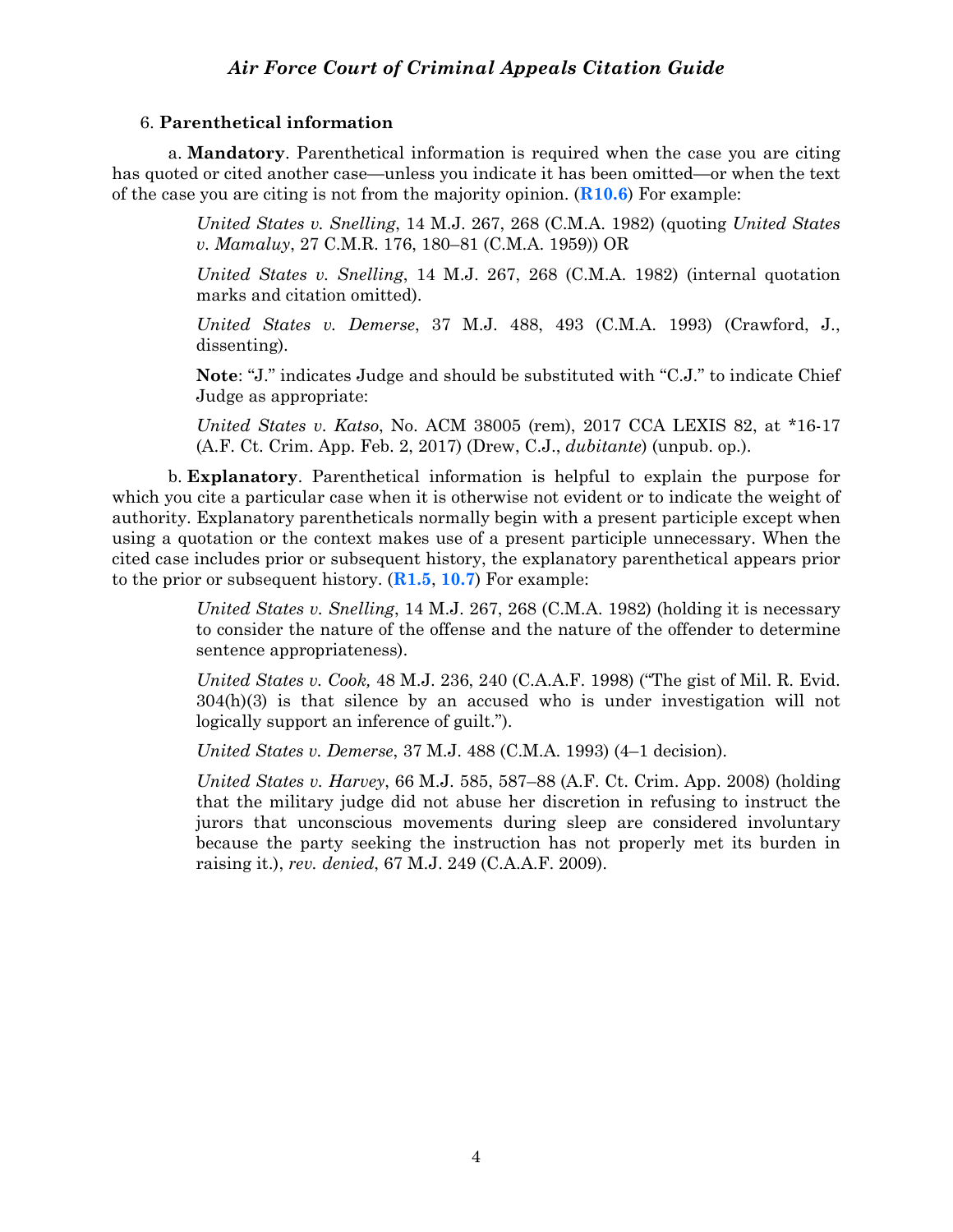#### <span id="page-6-0"></span>**B. United States Supreme Court**

1. **Basic citation**. Cite to the U.S. Reporter. Cite to the Supreme Court Reporter only when no U.S. Reporter cite is available. Do not cite to the Lawyer's Edition. (**R10**; **T1**) For example:

*United States v. Scheffer*, 523 U.S. 303, 304 (1998).

*Scheffer*, 523 U.S. at 304.

2. **Certiorari granted or denied**. For cases where certiorari has been granted or denied (**B10.1.6**; **R10.7.1**):

> *Goldsmith v. Clinton,* 48 M.J. 84 (C.A.A.F. 1998), *cert. granted*, \_\_ U.S. \_\_, 119 S. Ct. 402 (1998).

Note: " $\_\_$  U.S.  $\_\_$ " is appropriate for cases awaiting publication.

## <span id="page-6-1"></span>**C. Federal Circuit Courts of Appeals**

*Jiminez v. United States*, 158 F.3d 1228, 1229 (11th Cir. 1998).

*Dean v. Veteran's Administration*, 943 F.2d 667, 669 (6th Cir. 1991), *vacated,* 503 U.S. 902 (1992).

*Jiminez*, 158 F.3d at 1229.

*Dean*, 943 F.2d at 669.

### <span id="page-6-2"></span>**D. Federal District Courts**

1. **Basic citation**. The appropriate abbreviations for all districts are found in *The Bluebook* (**R10.4**; **T1**). For example:

*McVeigh v. Cohen*, 983 F. Supp. 215, 219 (D.D.C. 1998).

*LeCrone v. United States Navy*, 958 F. Supp. 469, 475 (S.D. Cal. 1997).

*Romero by Romero v. United States*, 806 F. Supp. 569, 570 (E.D. Va. 1992), *aff'd*, 2 F.3d 1149 (4th Cir. 1993).

#### 2. **Short forms**

*McVeigh*, 983 F. Supp. at 219.

*LeCrone*, 958 F. Supp at 475.

*Romero*, 806 F. Supp. at 570.

#### <span id="page-6-3"></span>**E. Court of Appeals for the Armed Forces**

1. **1951–1975**: *United States Court of Military Appeals* (C.M.A.) decisions reported in the Court-Martial Reports (C.M.R.). Volumes 51 through 54 existed only in advance sheets and citations to Volume 54 often contained the word "interim."

> *United States v. Adkins*, 18 C.M.R. 116, 123 (C.M.A. 1955). [**Not:** *United States v. Adkins*, 5 C.M.A. 493, 499, 18 C.M.R. 116, 123 (1955).]

*Adkins*, 18 C.M.R. at 123.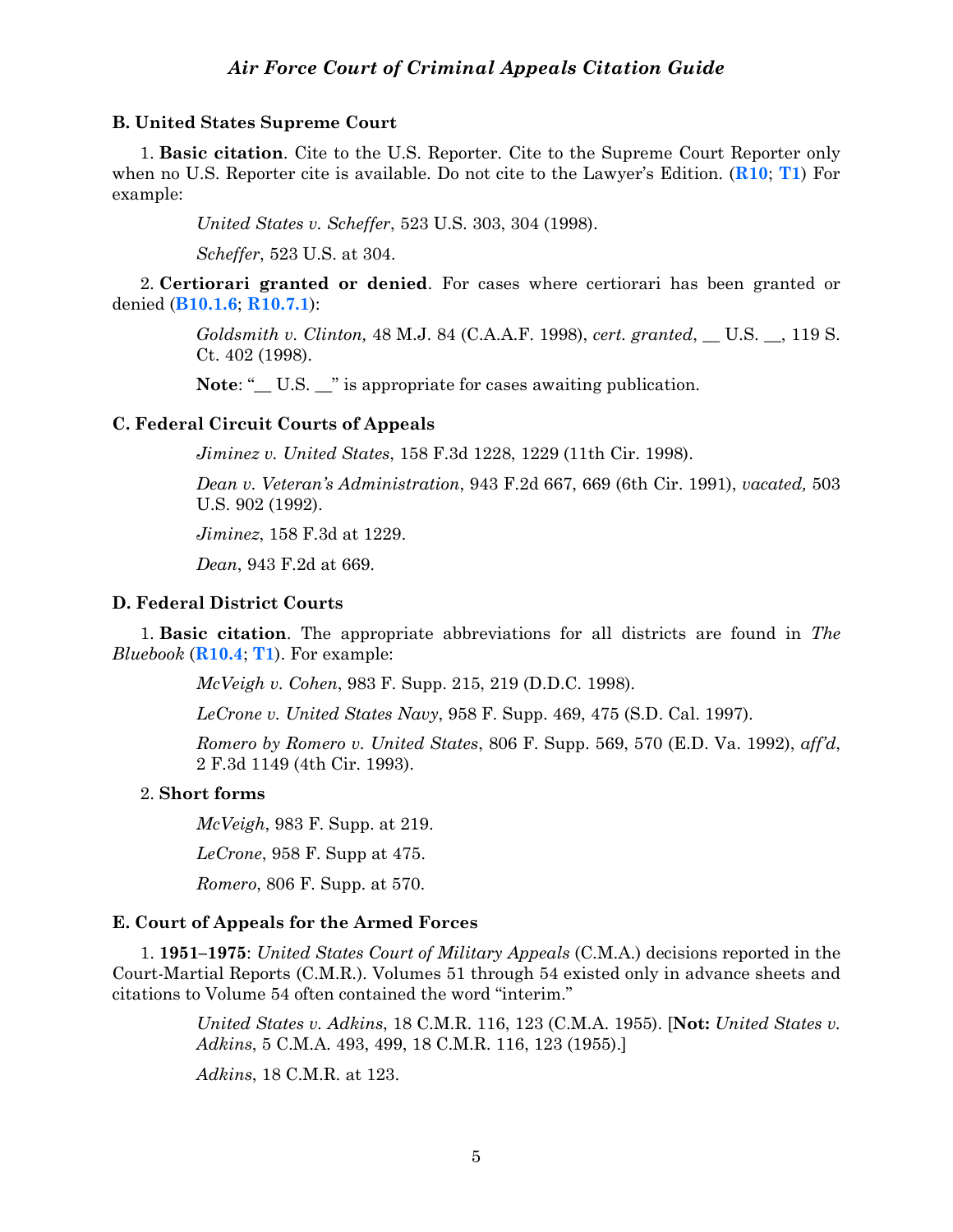2. **1975–Oct 1994**: C.M.A. decisions reported in the Military Justice Reporter (M.J.).

*United States v. Turner*, 25 M.J. 324, 325 (C.M.A. 1987).

*Turner*, 25 M.J. at 325.

#### 3. **Oct 1994–Present**: *United States Court of Appeals for the Armed Forces* (C.A.A.F.).

#### a. **Published in the M.J. Reporter**

*United States v. Scheffer*, 44 M.J. 442, 450 (C.A.A.F. 1996), rev'd, 523 U.S. 303 (1998).

*Scheffer*, 44 M.J. at 450.

#### b. **Pending Publication in M.J. Reporter, Available in Lexis**

*United States v. Hukill*, \_\_\_ M.J. \_\_\_ , No. 17-0003, 2017 CAAF LEXIS 305, at \*6 (C.A.A.F. 2 May 2017).

*Hukill*, 2017 CAAF LEXIS 305, at \*6.

#### c. **Pending Publication in MJ Reporter, Not Yet Available in Lexis**

*United States v. Oliver*, <u>\_\_\_</u> M.J. \_\_\_, No. 16-0484, slip op. at 6 (C.A.A.F. 24 May 2017).

*Oliver*, slip. op. at 6.

#### d. **Summary Disposition**

*United States v. Pate*, 73 M.J. 352 (C.A.A.F. 2013) (mem.).

#### <span id="page-7-0"></span>**F. Service Courts of Criminal Appeals**

#### 1. **Prior to Aug 1969**: *Boards of Review:* A.F.B.R.; A.B.R.; C.G.B.R.; N.B.R.

*United States v. Morris*, 5 C.M.R. 373 (A.F.B.R. 1952).

*United States v. Soubik*, 5 C.M.R. 174 (A.B.R. 1952).

*United States v. Smyth*, 40 C.M.R. 971 (C.G.B.R. 1968).

*United States v. Schatz*, 40 C.M.R. 934 (N.B.R. 1969).

2. **1969–1975**: *Courts of Military Review* decisions reported in the Court-Martial Reports (C.M.R.): A.F.C.M.R.; A.C.M.R.; C.G.C.M.R.; N.C.M.R.

*United States v. Gill*, 50 C.M.R. 206 (A.F.C.M.R. 1975).

*United States v. Evans*, 50 C.M.R. 170 (A.C.M.R. 1975).

*United States v. Whitmore*, 50 C.M.R. 537 (C.G.C.M.R. 1975).

*United States v. Burge*, 50 C.M.R. 200 (N.C.M.R. 1975).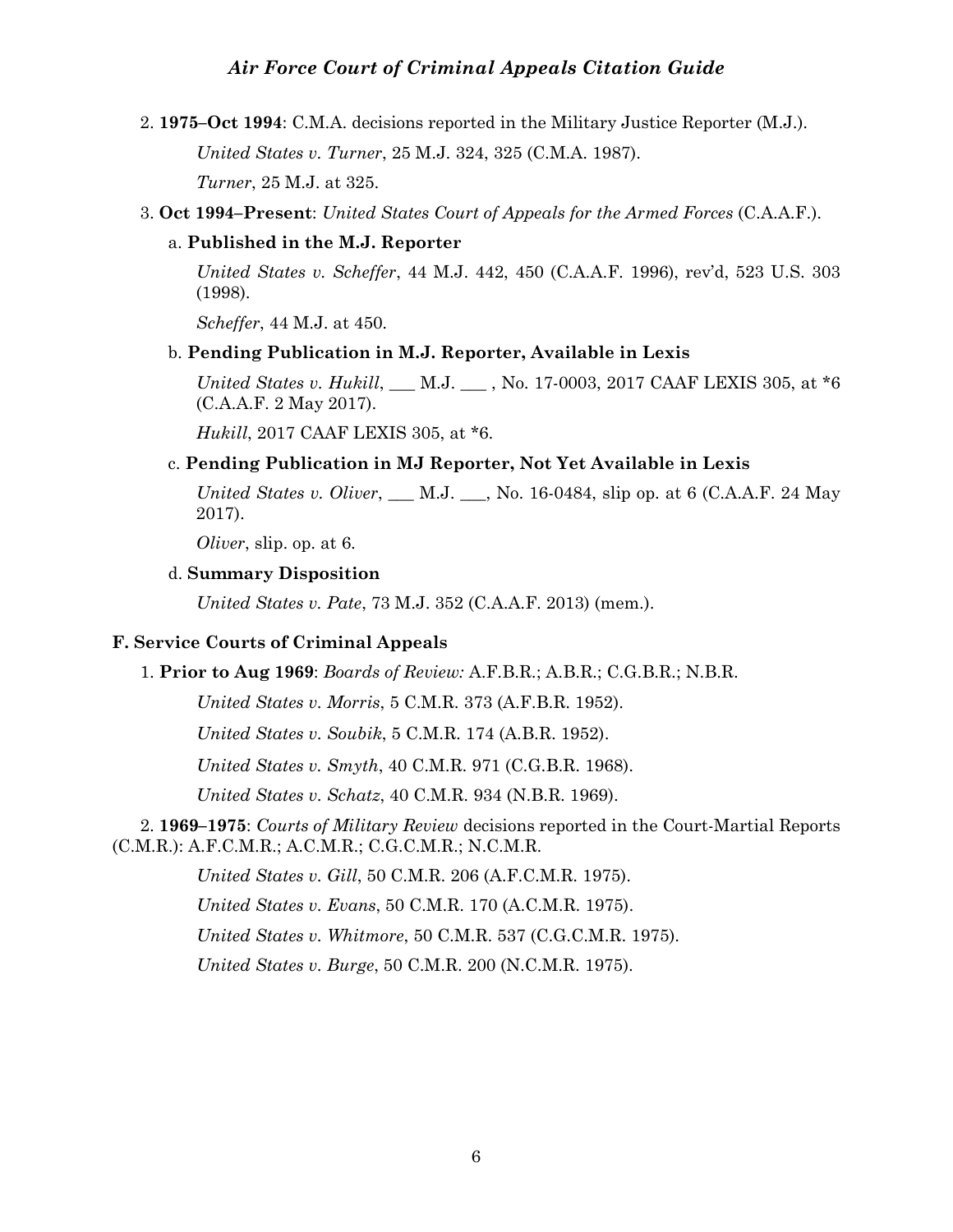3. **1975–Oct 1994**: *Courts of Military Review* decisions reported in the Military Justice Reporter (M.J.). After 1981 the Navy Court of Military Review was renamed the Navy-Marine Corps Court of Military Review (N.M.C.M.R.).

*United States v. Merrill*, 25 M.J. 501 (A.F.C.M.R. 1987).

*United States v. Moreno*, 25 M.J. 523 (A.C.M.R. 1987).

*United States v. Slubowski*, 5 M.J. 882 (N.C.M.R. 1978).

*United States v. Brown*, 25 M.J. 793 (N.M.C.M.R. 1987).

4. **Oct 1994–Present**: *Courts of Criminal Appeals:* A. Ct. Crim. App; A.F. Ct. Crim. App.; C.G. Ct. Crim. App.; N.M. Ct. Crim. App.

### a. **Published in M.J. Reporter**

*United States v. Vazquez*, 73 M.J. 683, 685 (A.F. Ct. Crim. App. 2014).

*Vazquez*, 73 M.J. at 685.

*United States v. Ransom*, 56 M.J. 861 (A. Ct. Crim. App. 2002).

*United States v. Marchand*, 56 M.J. 630 (C.G. Ct. Crim. App. 2001).

*United States v. Lillyblad*, 56 M.J. 636 (N.M. Ct. Crim. App. 2001).

#### b. **Pending Publication in M.J. Reporter, Available in Lexis**

*United States v. Henry*, \_\_\_ M.J. \_\_\_ , No. ACM 38886, 2017 CCA LEXIS 137, at \*12 (A.F. Ct. Crim. App. 17 Feb. 2017).

*Henry*, 2017 CCA LEXIS 137, at \*12.

#### c. **Pending Publication in MJ Reporter, Not Yet Available in Lexis**

*United States v. Robinson*, \_\_\_ M.J. \_\_\_, No. ACM 38942, slip op. at 6 (A.F. Ct. Crim. App. 15 May 2017).

*Robinson*, slip. op. at 6.

#### 5. **Unpublished Opinions**

*United States v. Richards*, No. ACM 38346, 2016 CCA LEXIS 285, at \*44 (A.F. Ct. Crim. App. 2 Jun. 2016) (unpub. op.).

*Richards*, unpub. op. at \*44.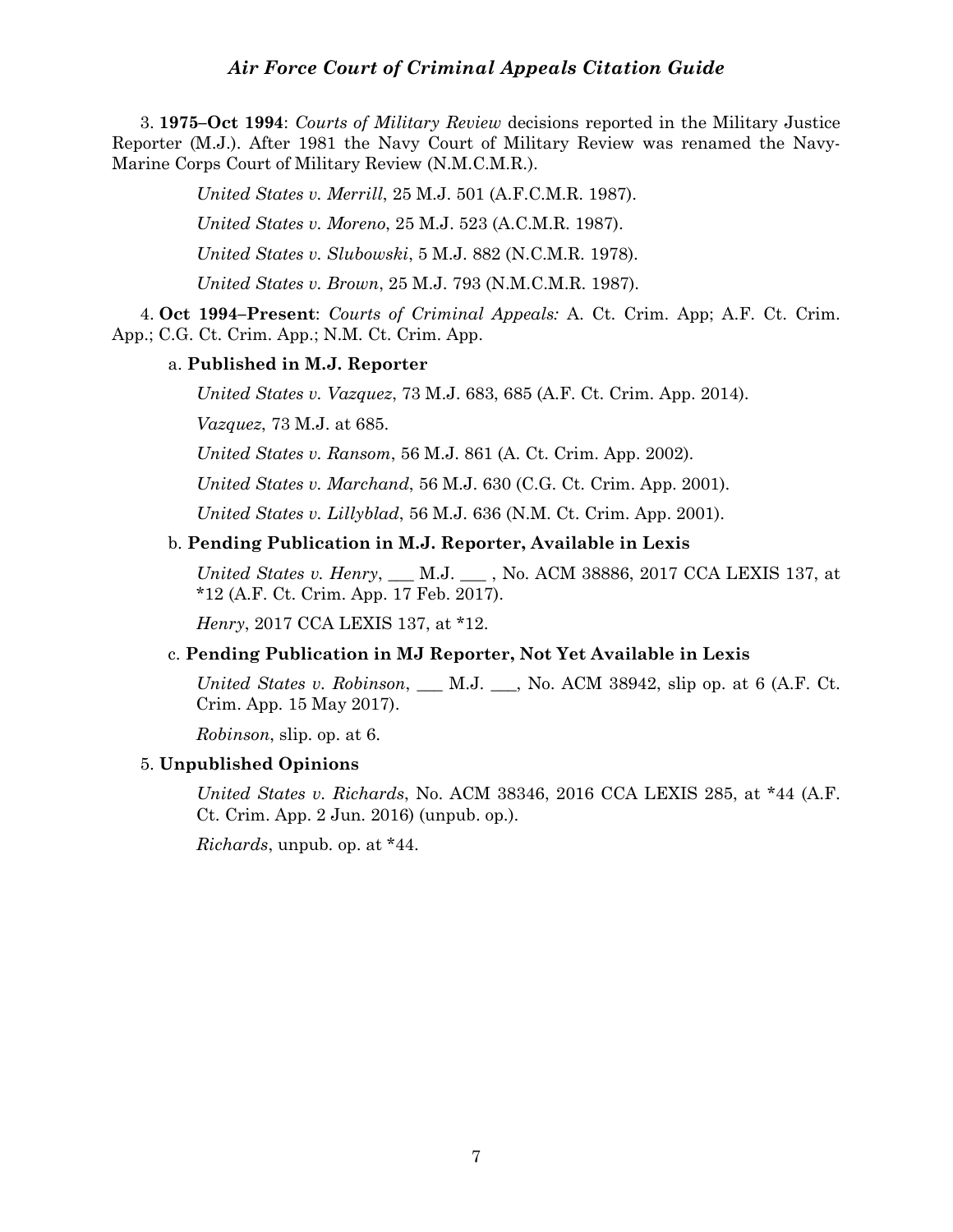## <span id="page-9-0"></span>**G. Court-Martial Review Prior to 1951**

| Reporter                                                                                                                                  | <b>Citation</b> | Years       | # of Volumes   |
|-------------------------------------------------------------------------------------------------------------------------------------------|-----------------|-------------|----------------|
| Courts-Martial Reporters, The Judge<br>Advocate General of the Air Force                                                                  | C.M.R. (AF)     | 1948-51     | $\overline{4}$ |
| Board of Review and Judicial<br>Council Holdings, Opinions and<br>Reviews—Judge Advocate General's<br>Corps                               | $B.R.-J.C.$     | 1949–51     | 12             |
| Board of Review Holdings, Opinions<br>and Reviews—Branch Office of The<br>Judge Advocate General, European<br>Theatre of Operations       | B.R. (ETO)      | $1942 - 45$ | 34             |
| Board of Review Holdings, Opinions<br>and Reviews-Branch Office of The<br>Judge Advocate General, South West<br>Pacific Area and Pacific  | $B.R. (A-P)$    | 1942-46     | 4              |
| Board of Review Holdings and<br>Opinions—Branch Office of The<br>Judge Advocate General, China-<br>Burma-India and India-Burma<br>Theater | B.R. (CBI-IBT)  | $1943 - 45$ | 3              |
| Board of Review Holdings, Opinions<br>and Reviews-Judge Advocate<br>General's Department                                                  | B.R.            | 1929-49     | 81             |

## **IV. MANUAL FOR COURTS-MARTIAL**

## <span id="page-9-2"></span><span id="page-9-1"></span>**A. General Provisions of the Manual for Courts-Martial**

## 1. **Basic citation**

*Manual for Courts-Martial, United States* (2016 ed.) (*MCM*), App. 21, at A21–71. *Manual for Courts-Martial, United States* (1998 ed.) (*MCM*), pt. V, ¶ 5b(2)(B)(1).

## 2. **If the Year of the MCM is Relevant in Subsequent Text**

*Manual for Courts-Martial, United States*, pt. V, ¶ 5b(2)(B)(1) (1998 ed.) (1998 *MCM*).

## 3. **Exceptions**

*Manual for Courts-Martial, United States*, (1969 rev. ed.) (1969 *MCM*).

*Manual for Courts-Martial, United States* (1984 ed., incorporating Change 3, 1 Jun. 1987) (1984 *MCM* Change 3)[1](#page-9-3).

<span id="page-9-3"></span><sup>1</sup> If Change number is relevant in subsequent text, otherwise (1984 MCM) or (MCM).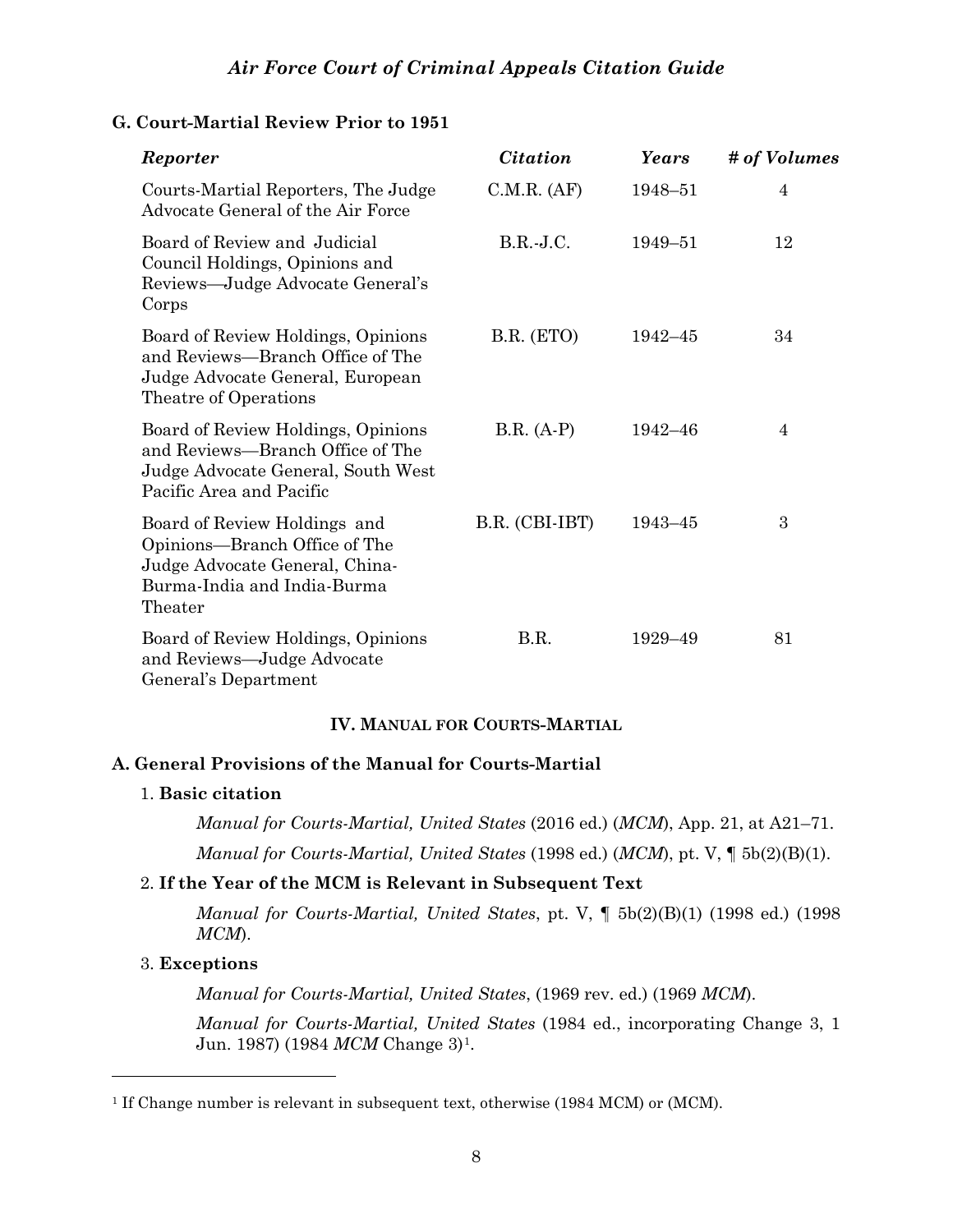## 4. **Short forms**

*MCM*, App. 21, at A21–71.

1998 *MCM,* pt. V, ¶ 5b(2)(B)(1).

## <span id="page-10-0"></span>**B. Uniform Code of Military Justice**

## 1. **Full citation**

Articles 86 and 121, Uniform Code of Military Justice (UCMJ), 10 U.S.C. §§ 886, 921.

## 2. **Short forms**

## **a. As citation**

Article 59(a), UCMJ, 10 U.S.C. § 59(a).

Articles 59(a) and 66(c), UCMJ, 10 U.S.C. §§ 59(a), 66(c).

## **b. As text**

An Article 39(a), UCMJ, session was held on 14 January 2016.

3. **Punitive articles**. Cite the Manual for Courts-Martial for presidentially-provided guidance regarding the punitive articles (elements, maximum punishment, etc.). For example:

> The elements of the offense of missing movement in violation of Article 87, Uniform Code of Military Justice, 10 U.S.C. § 887, are found in the *Manual for Courts-Martial, United States* (2016 ed.) (*MCM*) pt. IV, ¶ 11b.

> The maximum punishment for missing movement by design in violation of Article 87, UCMJ, includes a dishonorable discharge. *MCM*, pt. IV, ¶ 11e(1).

## <span id="page-10-1"></span>**C. Rules for Courts-Martial**

## 1. **Full citation**

Rule for Courts-Martial (R.C.M.) 910(e).

Rules for Courts-Martial (R.C.M.) 1106, 1107.

Rule for Courts-Martial (R.C.M.) 706, Discussion.

## 2. **Short form**

R.C.M. 910(e).

R.C.M. 706, Discussion.

## <span id="page-10-2"></span>**D. Military Rules of Evidence**

## **Basic citation**

Mil. R. Evid. 305.

**Note**: No short form and does not need to be spelled out first time, although in text, it can be spelled out, e.g.: "Under Military Rule of Evidence 305, . . . ."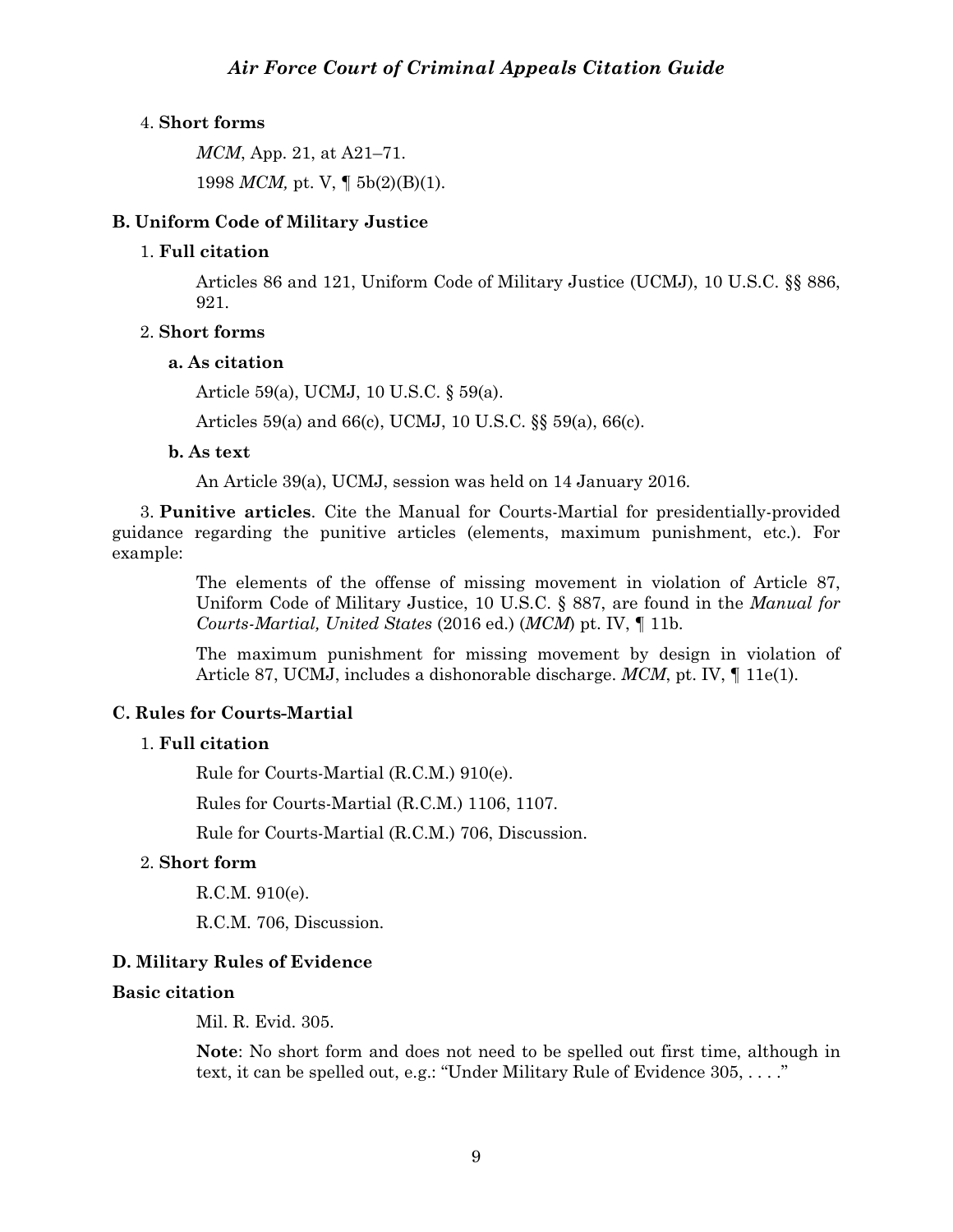### **V. FEDERAL SOURCES**

## <span id="page-11-1"></span><span id="page-11-0"></span>**A. U.S. Constitution**

**Full citation**. (**R11**)

U.S. CONST. art. I, § 9, cl. 2.

U.S. CONST. amend. XIV, § 2.

**Note**: No short form.

## <span id="page-11-2"></span>**B. Federal Statutes**

1. **Full citation**. Statutes may be cited to a current official (U.S.C.) or unofficial code (U.S.C.A. or U.S.C.S.). Where possible, cite to the official code or its supplement. Where the statute is not commonly known by its formal name, citing to the code alone is sufficient. (**R12**) For example:

National Environmental Policy Act of 1969 § 102, 42 U.S.C. § 4332.

2. **Citing amendments to statutes**. The historical fact of enactment and amendments should be cited to the session laws with a parenthetical reference to the current version of the official code. (**R12**) For example:

> In 1996, Congress amended Article 57 and enacted Article 58b, Uniform Code of Military Justice. Pub. L. No. 104-106, §§1121, 1122, 110 Stat. 462, 463, *as amended by,* Pub. L. No. 104-201, § 1068, 110 Stat. 2655 (1996) (codified as 10 U.S.C. § 858b).

3. **Citing statutes no longer in force**. Statutes which have been repealed should be cited to the official code if they still appear therein; otherwise, cite to the last edition of the code in which the statute appeared. The fact that the statute was repealed **must** be noted parenthetically (i.e., (repealed YYYY)). (**R12.2**)

## 4. **Short forms**. (**R12**)

a. **Named statutes**. Cite as follows:

Article 59(a), UCMJ.

Administrative Procedure Act § 1.

b. **Unnamed code provisions**. Cite omitting the parenthetical:

42 U.S.C. § 1983.

## 5. **Legislative History**

a. **Materials other than debates and reports**. When citing legislative materials other than debates and reports, include the abbreviated name of the house, the number of the Congress, the number assigned to the material and the year of the publication. Also include the parallel citation to the Congressional Record or Statutes at Large and a parenthetical on whether the material has been enacted. (**R13**) For example:

S. Res. 218, 83d Cong. § 2, 100 CONG. REC. 2972 (1976) (enacted).

S. Con. Res. 97, 94th Cong., 90 Stat. 3024 (1976).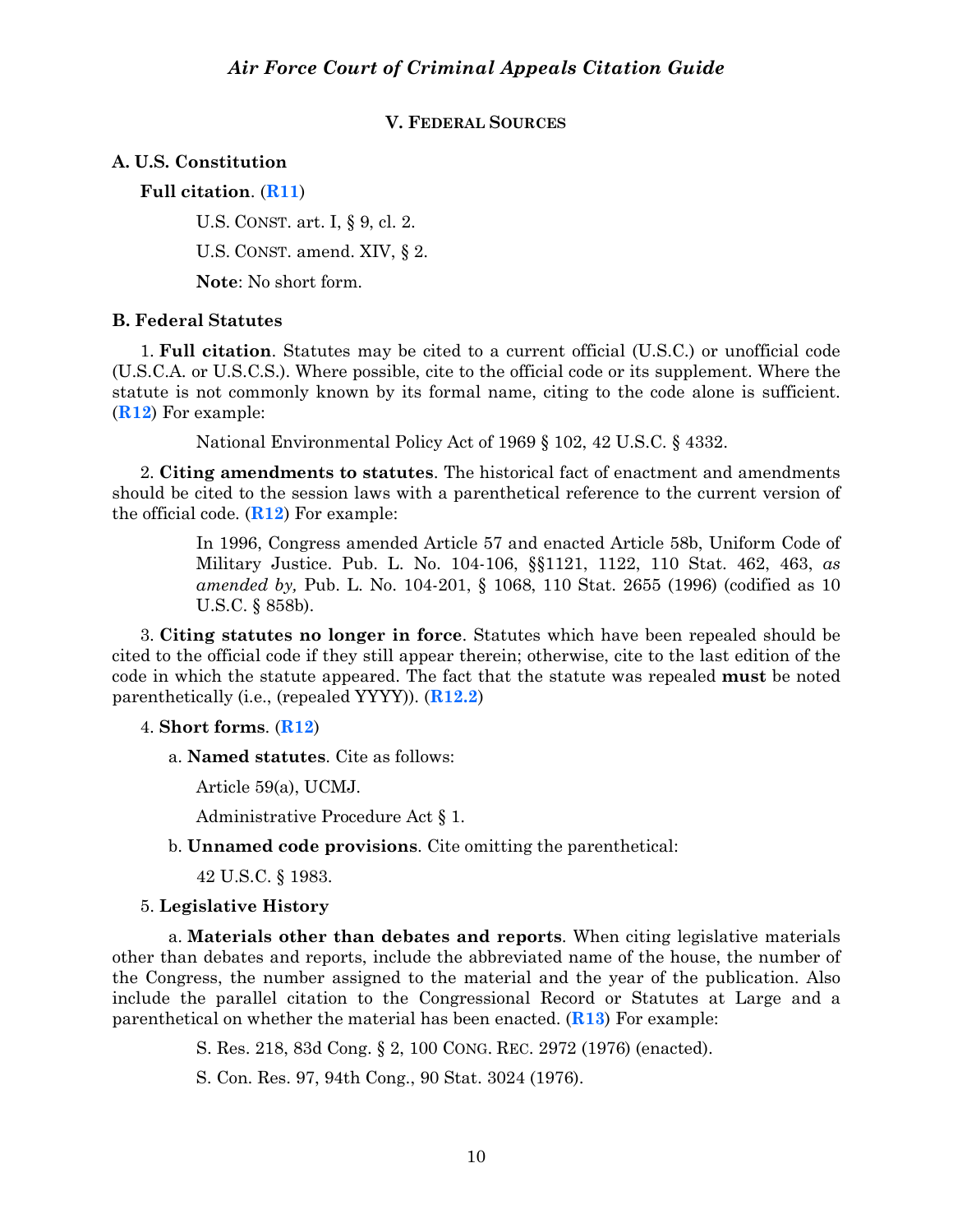b. **Reports**. (**R13**) Cite as follows:

H.R. REP. NO. 92-98, at 4 (1971), *reprinted in* 1971 U.S.C.C.A.N. 1017.

c. **Debates**. (**R13**) Cite to the record with a parenthetical statement of date and speaker, as follows:

126 CONG. REC. H6456 (24 Jul. 1980) (statement of Rep. Levitas).

### <span id="page-12-0"></span>**C. Code of Federal Regulations**

1. **Full citation**. Whenever possible, cite all federal regulations to the Code of Federal Regulations by title, section or part and year. (**R14**) Because each title of C.F.R. is revised at least once per year, cite to the most recent edition:

32 C.F.R. § 728.4 (2004).

2. **Federal Register**. The Federal Register publishes rules and regulations before they are entered into the C.F.R. When citing the Federal Register, indicate where the regulation will appear in C.F.R. parenthetically. (**R14**) For example:

> Department of Defense Freedom of Information Act Program Regulation, 63 Fed. Reg. 65,420 (1998) (to be codified at 32 C.F.R. pt. 286).

## 3. **Short forms**

32 C.F.R. § 728.4

Department of Defense Freedom of Information Act Program Regulation, 63 Fed. Reg. at 65,423.

#### <span id="page-12-1"></span>**D. Executive Orders**

**Full citation**. Cite by page number to 3 C.F.R., with a parallel citation to the U.S. Code whenever possible. If the material is not in 3 C.F.R., then cite to the Federal Register. Do not provide § symbol when citing to a page. No short form. For example:

> Exec. Order 11,609, 3 C.F.R. 586 (1971–1975), *reprinted as amended in* 3 U.S.C. § 301 app. at 404–07 (1988).

Exec. Order 12,531, 50 Fed. Reg. 36,033 (30 Aug. 1985).

#### <span id="page-12-2"></span>**E. Treaties**

1. **Bilateral agreements**. (**R21**) Where the U.S. is a party in a bilateral agreement, the basic citation is as follows:

> Treaty of Friendship, Commerce and Navigation, Japan-U.S., art. X, 2 Apr. 1953, 4 U.S.T. 2063.

2. **Multilateral agreements**. (**R21**) Where the U.S. is a party in a multilateral agreement, the basic citation is as follows:

> North American Free Trade Agreement, Can.-Mex.-U.S., 17 Dec. 1992, 32 I.L.M. 289 (1993) [hereinafter NAFTA].

> Protocol for the Prohibition of the Use in War of Asphyxiating, Poisonous or Other Gases, and of Bacteriological Methods of Warfare, 17 Jun. 1925, 26 U.S.T. 571 [hereinafter Geneva Protocol].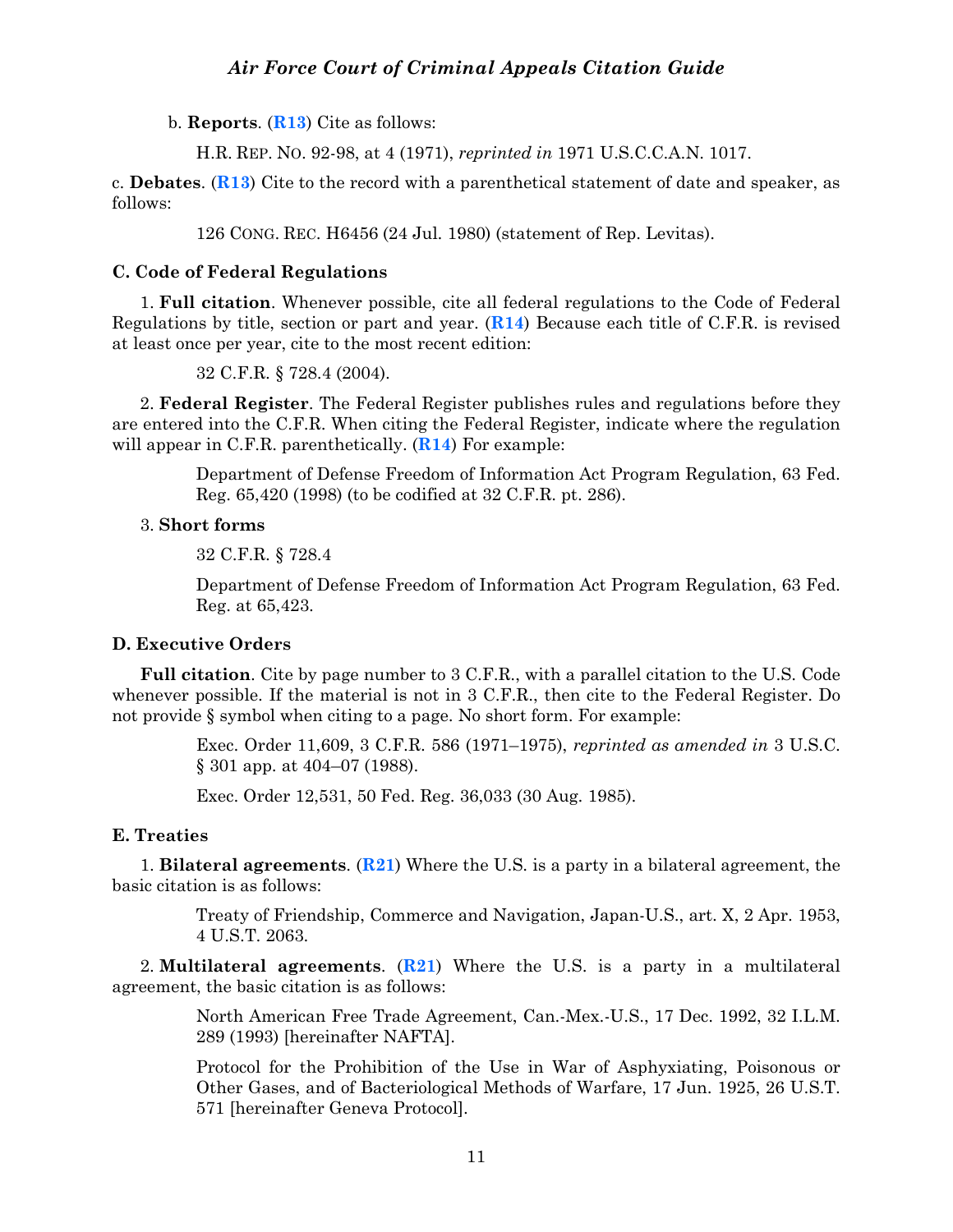3. **Short forms**. If the treaty's name is very long, or if the treaty is commonly known by a popular name, subsequent citations to the treaty may use a shorter or popular name as a "hereinafter" short form citation (as seen above). (**R21.17**) For example:

NAFTA, 32 I.L.M. at 290.

Geneva Protocol, 26 U.S.T. at 577

#### **VI. SECONDARY MATERIALS**

## <span id="page-13-1"></span><span id="page-13-0"></span>**A. Books**

1. **Full citation**. The first time a book is cited, give the author's full name as it appears on the publication. Two authors should appear in the order in which they are listed. If a work has more than two authors, use the first author's name followed by "ET AL." Always cite the latest edition of a work that supports the point under discussion. Cite pocket parts with a parenthetical statement. (**B15**; **R15**) For example:

> Stephen A. Saltzburg, et al., Military Rules of Evidence Manual 181 (4th ed. Supp. 1998).

*Good-Faith Bargaining*, BLACK'S LAW DICTIONARY (10th ed. 2014).

2. **Short form**. "*Id*." is also an authorized short form if not confusing to the reader (**B15.2**).

Saltzburg, et al., *supra* note 10, at 181.

*Good-Faith Bargaining*, Black's Law Dictionary.

#### <span id="page-13-2"></span>**B. Periodicals / Journals**

1. Full citation.

a. **General rule**. The first time a periodical / journal is cited, always give the author's full name as it appears on the publication. Two authors should appear in the order in which they are listed. If a work has more than two authors, use the first author's name followed by "ET AL." Articles with longer titles may be cited in short form after using the "hereinafter" clause. (**B16**; **R16**)

> William B. Johnson, Annotation, Use of Plea Bargain or Grant of Immunity as Improper Vouching for Credibility of Witness in Federal Cases, 76 A.L.R. FED. 409 (1986) [hereinafter Plea Bargain].

> LCDR John W. Rolph, Freedom of Navigation and the Black Sea Bumping Incident: How "Innocent" Must Innocent Passage Be?, 135 MIL. L. REV. 137 (1992) [hereinafter Innocent Passage].

b. **Exception**. The exception to this rule is the American Jurisprudence articles that are cited as follows:

17 Am. Jur. 2d *Contracts* § 74 (1964).

2. **Short forms**. (**B16**)

Johnson, *Plea Bargain*, 76 A.L.R. FED. 409.

Rolph, *Innocent Passage*, 135 MIL. L. REV. at 142.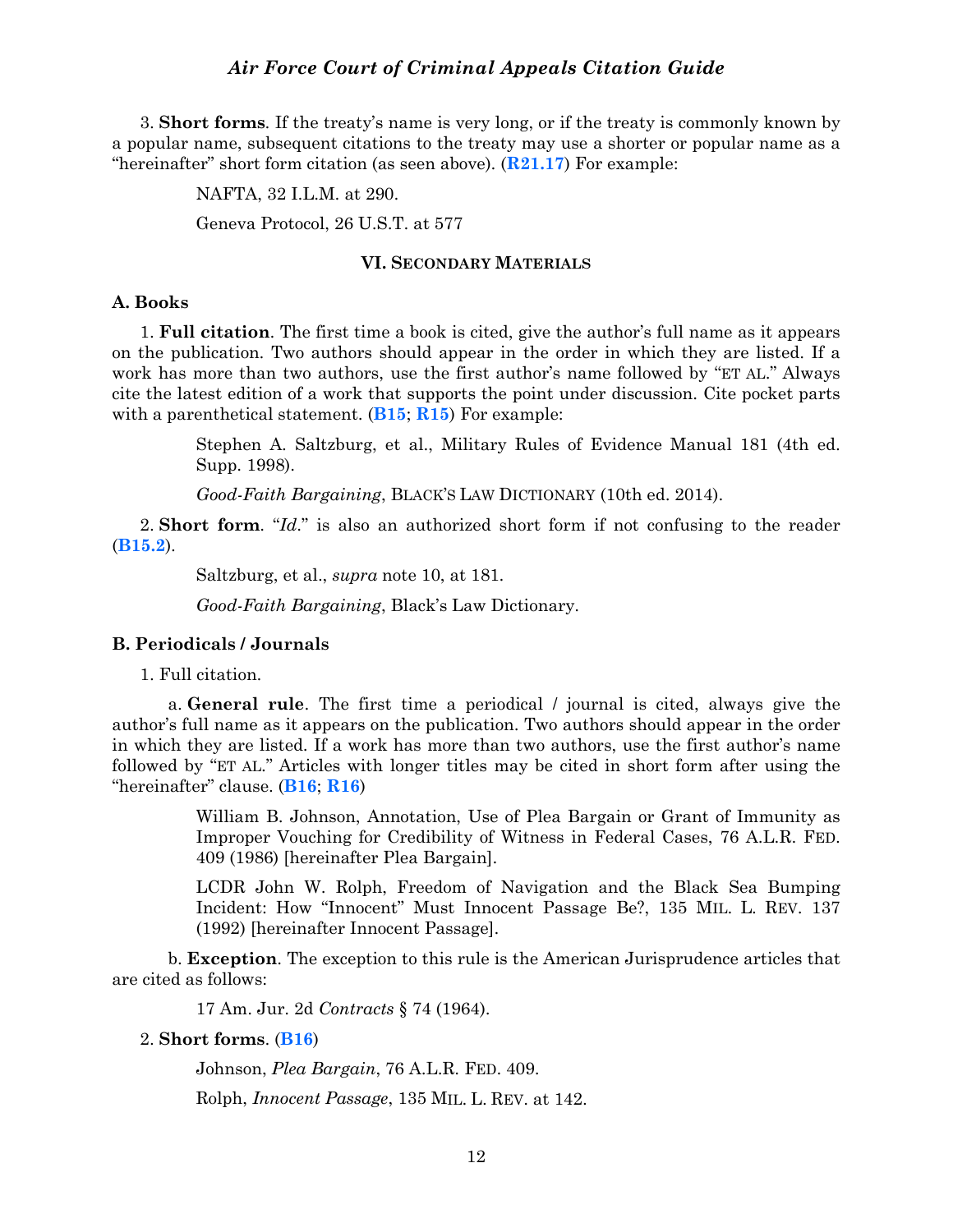## <span id="page-14-0"></span>**C. Miscellaneous**

1. **Full citation**. Below are examples of some common miscellaneous sources. (**R12**, **R15**, **R18**)

Code of Judicial Conduct Canon 3 (1990).

*2 Kings* 12:19 (NIV).

U.S. NAVY JUDGE ADVOCATE GENERAL'S CORPS, http://www.jag.navy.mil (last visited 1 Oct. 2015).

2. **Short forms**. "*Id.*" is acceptable.

Code of Judicial Conduct Canon 3.

2 *Kings* 12:19.

#### **VII. SERVICE INSTRUCTIONS**

<span id="page-14-1"></span>1. **Full citation and change updates**. Basic citation forms should include the instruction title, the source, and the date of publication. Where changes were made to update the specific provision of the instruction you are citing, indicate said changes with a parenthetical statement. Otherwise, cite to the original version of the instruction.

> Air Force Instruction (AFI) 51-201, *Administration of Military Justice*, ¶ 4 (6 Jun. 2013).

> Air Force Instruction (AFI) 51-201, *Administration of Military Justice*, ¶ 4 (6 Jun. 2013, as amended by AFGM 2016-01, 3 Aug. 2016)

> *Military Judges' Benchbook*, Dept. of the Army Pamphlet 27-9 at 750–51 (10 Sep. 2014).

## 2. **Short forms**

 $\overline{a}$ 

AFI 51-201, ¶ 4.

*Benchbook*, at 750–51.

## **VIII. SERVICE FORMS**

<span id="page-14-2"></span>1. **Full citation with form version date**. Full citation should include the form title, the month and year of the form version being cited, and the short citation if the form will be cited again.

> Air Force Form 3070A, *Record of Nonjudicial Punishment Proceedings (AB thru TSgt)* (Apr. 2015)[2](#page-14-3) [AF Form 3070A].[3](#page-14-4)

> Department of Defense Form 2922, *Forensic Laboratory Examination Request* (Jul. 2006) [DD Form 2922].

<span id="page-14-3"></span><sup>2</sup> List only the full month and year regardless of whether the form includes a day as well. For example, "20150409" becomes "(April 2015)."

<span id="page-14-4"></span><sup>3</sup> Use the same citation format for DA Form, OPNAV Form, NAVMC Form, or OF, where applicable.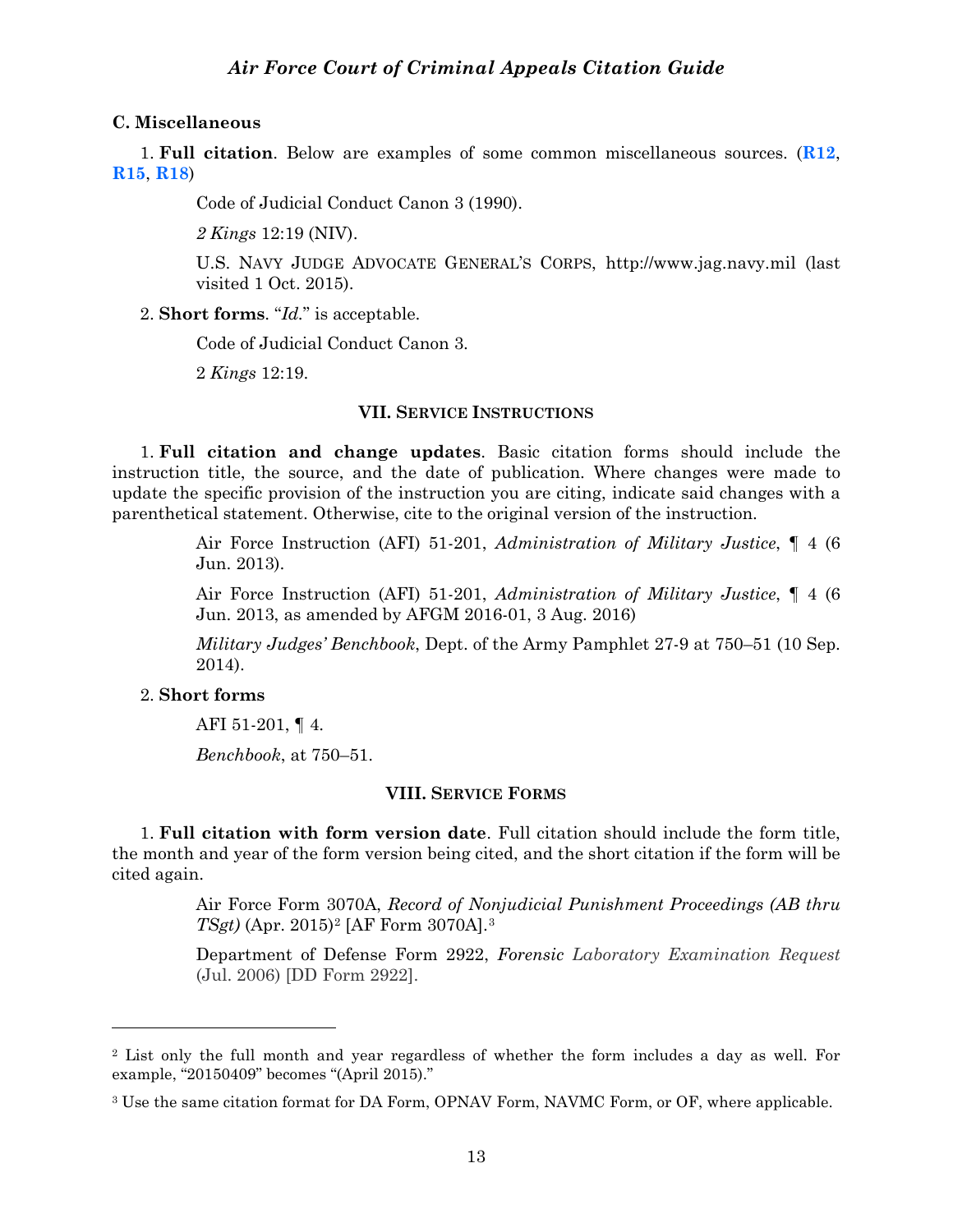2. **Half citation with footnote**. To facilitate readability, the title and version date may be put in a footnote.

Air Force Form 3070A (AF Form 3070A).[4](#page-15-2)

Department of Defense Form 2922, (DD Form 2922).[5](#page-15-3)

## 3. **Short citation**.

AF Form 3070A.

DD Form 2922.

### **IX. RECORDS OF TRIAL**

<span id="page-15-0"></span>1. **Full citation**. Below are the basic citations for various documents contained in a record of trial. For example:

> R. at 254–56. App. Ex. I at 3. Pros. Ex. 2 at 1. Def. Ex. G at 1.

 $\overline{a}$ 

2. **Citing correspondence and briefs**. Correspondence and briefs should always include the date in military format.

Clemency Request of 17 Feb. 1995, Encl. (1) at 2.

### **X. COURT RULES**

<span id="page-15-1"></span>**Full citation**. The basic citation for current court rules includes the abbreviation for the court or the full spelling of the rules where they apply to more than one court (**R12**; **T1**). There are no authorized short forms. When citing rules no longer in force, cite effective and repealed dates parenthetically. For example:

> A.F. CT. CRIM. APP. R. 18.2(c). A.F. CT. CRIM. APP. R. 23.1 (amended 20 May 2016) (repealed 19 May 2017). A. CT. CRIM. APP. R. 15.1. C.G. CT. CRIM. APP. R. 1.8. N-M. CT. CRIM. APP. R. 13.3. JT. CT. CRIM. APP. R. 20. C.A.A.F. R. 19.

<span id="page-15-2"></span><sup>4</sup> Accompanying footnote: Air Force Form 3070A, *Record of Nonjudicial Punishment Proceedings (AB thru TSgt)* (April 2015).

<span id="page-15-3"></span><sup>5</sup>Accompanying footnote: Department of Defense Form 2922, *Forensic Laboratory Examination Request* (July 2006).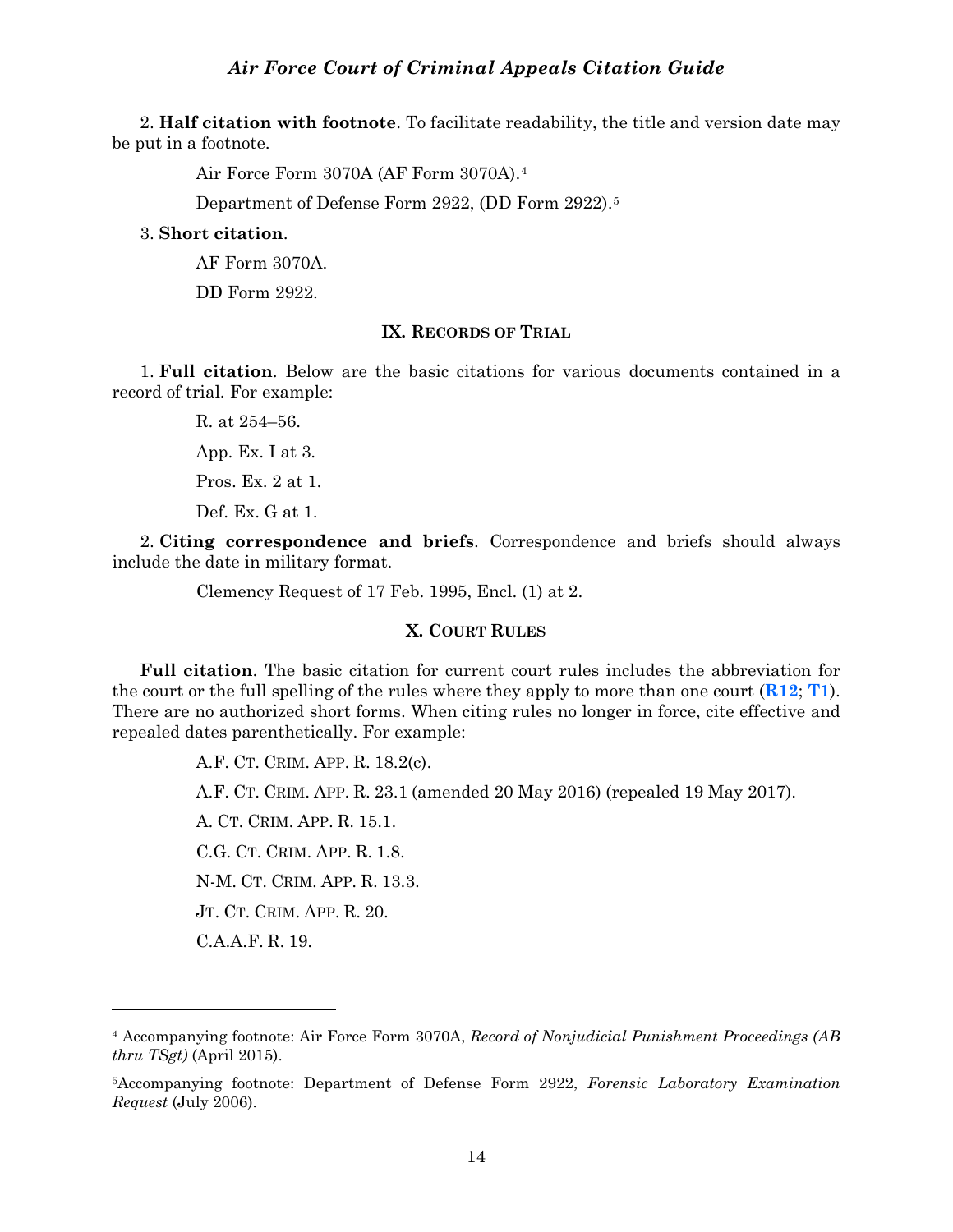<span id="page-16-0"></span>

| <b>Basic Citation</b>                                                                                                                                     | <b>Short Form</b>                                             |  |  |  |
|-----------------------------------------------------------------------------------------------------------------------------------------------------------|---------------------------------------------------------------|--|--|--|
| Uniform Code of Military Justice (as a citation)                                                                                                          |                                                               |  |  |  |
| Article 86, Uniform Code of Military Justice, 10<br>U.S.C. § 886.                                                                                         | Article 86, UCMJ.                                             |  |  |  |
| Uniform Code of Military Justice (as part of the sentence)                                                                                                |                                                               |  |  |  |
| Article 86, Uniform Code of Military Justice.                                                                                                             | Article 86, UCMJ.                                             |  |  |  |
| <b>Rules for Courts-Martial</b>                                                                                                                           |                                                               |  |  |  |
| Rule for Courts-Martial 910(e).                                                                                                                           | R.C.M. 910(e).                                                |  |  |  |
| Manual for Courts-Martial                                                                                                                                 |                                                               |  |  |  |
| Manual for Courts-Martial, United States<br>$(2002 \text{ ed.}), \text{pt. IV}, \P 85b(1)(a)$ .                                                           | <i>MCM</i> , pt. IV, $\P$ 85b(1)(a).                          |  |  |  |
| Manual for Courts-Martial, United States<br>$(1998 \text{ ed.}) (1998 \text{ MCM})$ , App. 21, at A21-71.                                                 | $MCM$ , App. 21, at A21–71 or<br>1998 MCM, App. 21, at A21–71 |  |  |  |
| Military Rules of Evidence                                                                                                                                |                                                               |  |  |  |
| Mil. R. Evid. 104(b).                                                                                                                                     | Mil. R. Evid. 104(b).                                         |  |  |  |
| Instructions                                                                                                                                              |                                                               |  |  |  |
| Air Force Instruction 51-201, $\P$ 4.1 (6 Jun.<br>2013).                                                                                                  | AFI 51-201, $\P$ 4.1                                          |  |  |  |
| <i>Military Judges' Benchbook, Dept. of the Army</i><br>Pamphlet 27-9 at 750–51 (30 Sep. 1996).                                                           | Benchbook at 750-751.                                         |  |  |  |
| <b>Basic Citation</b>                                                                                                                                     | <b>Short Form</b>                                             |  |  |  |
| Military Court Cases<br>Note: (1) always cite positive and negative subsequent history;<br>(2) cite review denials only if within 2 years of present date |                                                               |  |  |  |
| United States v. Adkins, 18 C.M.R. 116, 123<br>(C.M.A. 1955)                                                                                              | <i>Adkins</i> , 18 C.M.R. at 123.                             |  |  |  |
| United States v. Turner, 25 M.J. 324, 325<br>(C.M.A. 1987).                                                                                               | <i>Turner</i> , 25 M.J. at 325.                               |  |  |  |
| United States v. Townsend, 43 M.J. 205<br>(C.A.A.F. 1995).                                                                                                | <i>Townsend</i> , 43 M.J. at 206.                             |  |  |  |
| United States v. Pate, 73 M.J. 352 (C.A.A.F.<br>$2013$ (mem.)                                                                                             | <i>Pate</i> , 73 M.J. at 353                                  |  |  |  |
| United States v. Sojfer, 44 M.J. 603 (N.M. Ct.<br>Crim. App. 1995), aff'd, 47 M.J. 425 (C.A.A.F.                                                          | Sojfer, 44 M.J. at 605.                                       |  |  |  |

## **XI. QUICK REFERENCE CITATION CHART**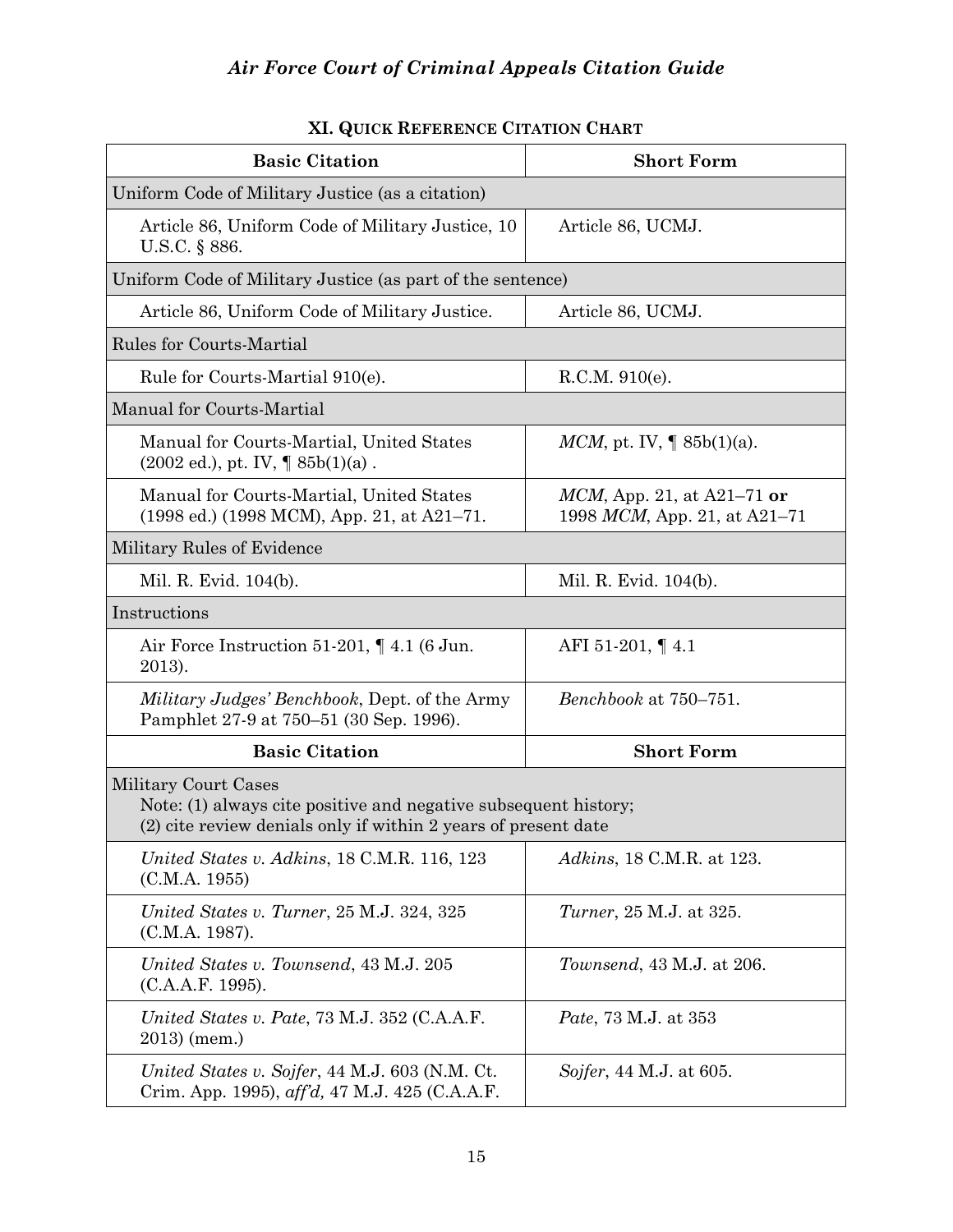| 1998).                                                                                                                                                                   |                                                 |
|--------------------------------------------------------------------------------------------------------------------------------------------------------------------------|-------------------------------------------------|
| United States v. Simoy, 46 M.J. 592 (A.F. Ct.<br>Crim. App. 1996), remanded, __ M.J. __, No.<br>97-7001 (C.A.A.F. 20 Oct. 1998).                                         | Simoy, 46 M.J. at 593.                          |
| United States v. Dean, 44 M.J. 683 (A. Ct.<br>Crim. App. 1996), pet. den'd, 47 M.J. 86<br>(C.A.A.F. 1997).                                                               | <i>Dean</i> , 44 M.J at 685.                    |
| United States v. Calogero, 44 M.J. 697 (C.G. Ct.)<br>Crim. App. 1996).                                                                                                   | Calogero, 44 M.J. at 699.                       |
| United States v. Henry, $\underline{\hspace{1cm}}$ M.J. $\underline{\hspace{1cm}}$ , No. ACM<br>38886, 2017 CCA LEXIS 137, at *12 (A.F. Ct.<br>Crim. App. 17 Feb. 2017). | <i>Henry</i> , 2017 CCA LEXIS 137, at<br>$*12.$ |
| United States v. Lund, No. ACM 389242, 2015<br>CCA LEXIS 51, at $*4$ (A.F. Ct. Crim. App. 16<br>Jan. 2015) (unpub. op.).                                                 | Lund, unpub. op. at $*4$                        |
| United States v. Robinson, $\_\_\_\$ M.J. $\_\_\$ , No.<br>ACM 38942, slip op. at 6 (A.F. Ct. Crim. App.<br>15 May 2017).                                                | <i>Robinson</i> , slip op. at 6.                |
| Supreme Court Cases<br>Note: Always cite to "U.S." if available                                                                                                          |                                                 |
| <i>Weiss v. United States, 510 U.S. 163 (1993).</i>                                                                                                                      | <i>Weiss</i> , 510 U.S. at 164.                 |
| United States v. Taylor, 41 M.J. 168 (C.A.A.F.<br>1994), cert. denied, __ U.S. __, 115 S. Ct. 1108<br>(1998).                                                            | <i>Taylor</i> , 41 M.J. at 168.                 |
| <b>Basic Citation</b>                                                                                                                                                    | <b>Short Form</b>                               |
| Constitution                                                                                                                                                             |                                                 |
| U.S. CONST. art. I, § 9, cl. 2.                                                                                                                                          | No short form.                                  |
| U.S. CONST. amend. XIV, $\S 2$ .                                                                                                                                         | No short form.                                  |
| Record of Trial                                                                                                                                                          |                                                 |
| R. at 18-22.                                                                                                                                                             | No short form.                                  |
| Prosecution Exhibit 2 at 5.                                                                                                                                              | PE 2 at 5.                                      |
| Court Rules                                                                                                                                                              |                                                 |
| A.F. Ct. Crim. App. R. 1.                                                                                                                                                | No short form.                                  |
| A.F. CT. CRIM. APP. R. 23.1 (amended 20 May<br>2016) (repealed 19 May 2017).                                                                                             | No short form.                                  |
| JT. CT. CRIM. APP. R. 20.                                                                                                                                                | No short form.                                  |